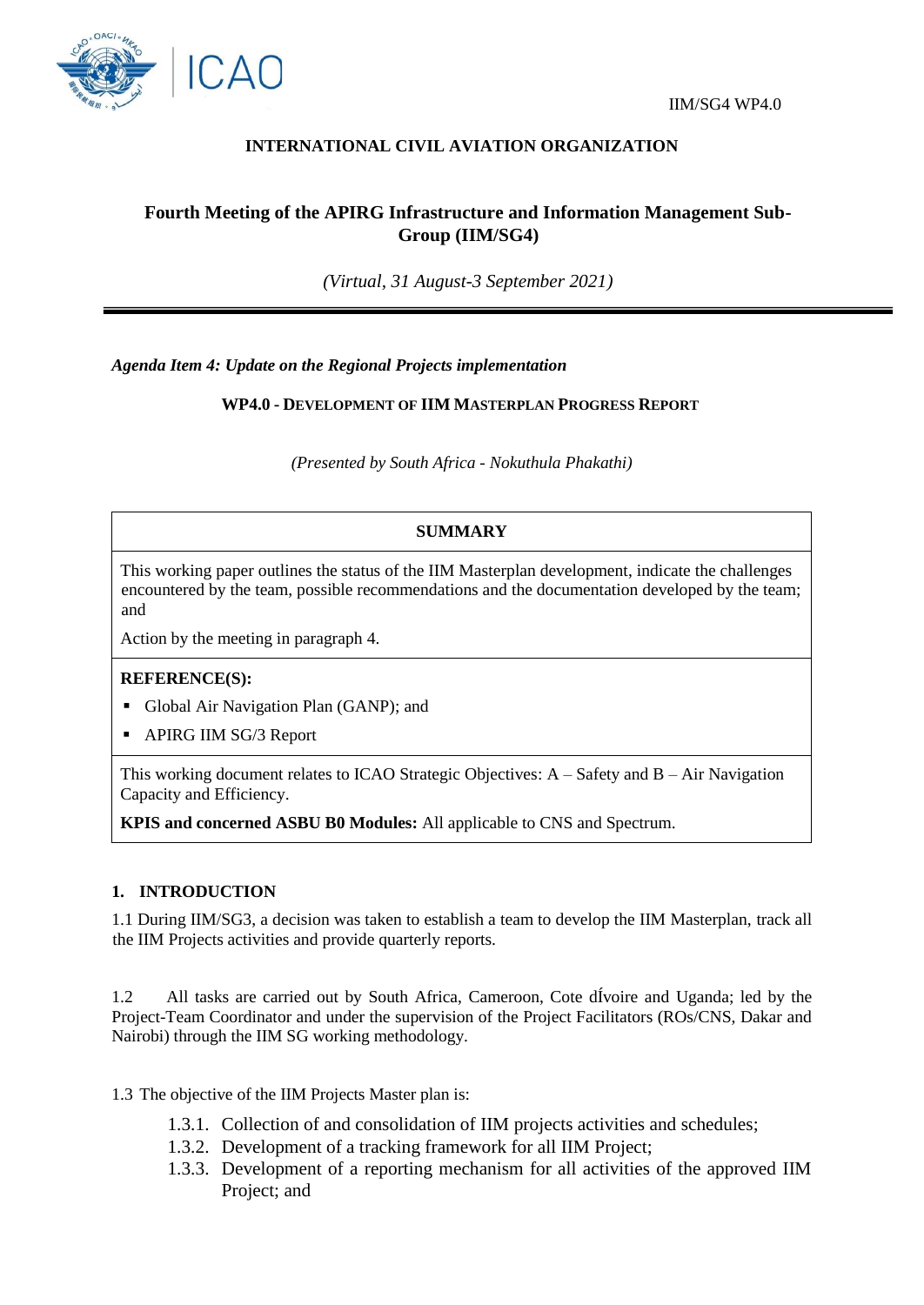1.3.4. Develop linkages between IIM projects; and between IIM and AAO projects.

1.4 The scope includes all projects as approved by the APCC for the APIRG IIM subgroup to be tracked and reported ; and metrics to track project progress are indicated below :

- 1.4.1. Percentage of projects' activities collected (Project description, Organization deliverables and TORs);
- 1.4.2. Percentage of work done on development of tracking framework for projects;
- 1.4.3. Percentage of work done on development of reporting mechanism for all projects; and
- 1.4.4. Percentage of linkages between IIM projects; and between IIM and AAO projects.

# 1.5 **Rationale/Justification**

1.5.1. APIRG, through its steering group, the APCC has endorsed and approved APIRG IIM projects to be implemented within the AFI region. These IIM projects were carefully selected based on the region's needs and the desire to implement the globally accepted standards in Air navigation. In order to track the development and implementation of these projects seamlessly with due regard to collaboration, the IIM MaterPlan project is to provide a basis and framework in which these projects can be tracked, to establish their level of implementation and provide good feedback to the APCC and APIRG on progress for proper decision making

1.6 This paper provides the progress made by the IIM Masterplan project team. It elaborates the achievements, challenges encountered by the team, possible recommendations and the documentation developed by the team attached as indicated below :

- 1.6.1. Annexure A : IIM Masterplan project Description;
- 1.6.2. Annexure B : IIM Masterplan project Terms of Reference;
- 1.6.3. Annexure C : IIM Masterplan project Organisation/Plan;
- 1.6.4. Annexure D: IIM Project Log Frame template; and
- 1.6.5. Annexure E: IIM Project Master Plan/Schedule.

# **2 DISCUSSIONS**

2.1 The IIMSG Masterplan Project team, has been submitting the project progress report to the IIM SG Chairman, Vice chairman and Secretariat indicating the project status, challenges, and possible recommendations.

2.2 The IIM Sub-Group teams were allocated tasks and expected deliverables as indicated below and in Annexure A.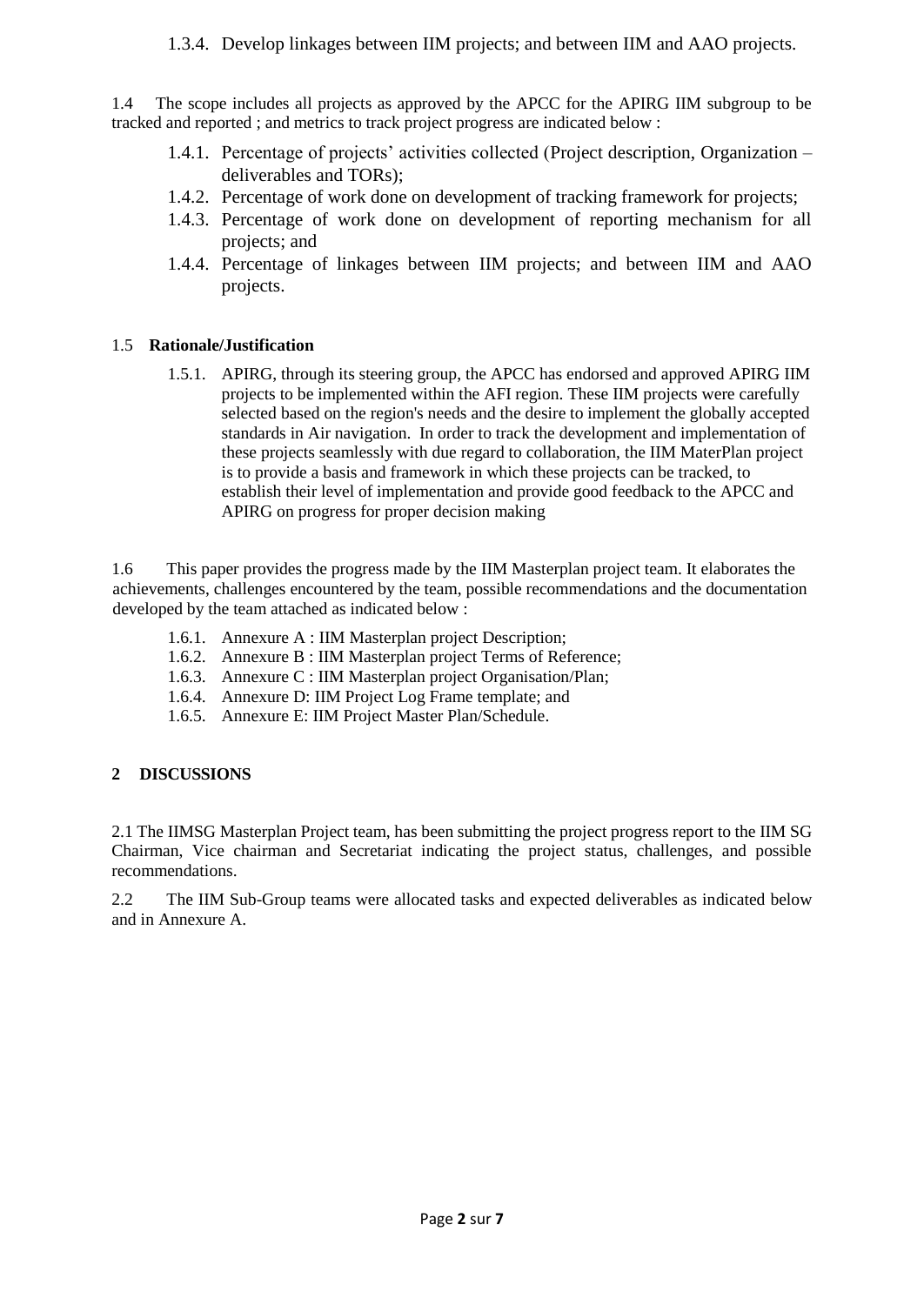|                | PROJECT DELIVERABLE                                                | <b>RESPONSIBLE</b><br><b>PARTY</b> | <b>DELIVERY</b><br><b>DATE</b> |
|----------------|--------------------------------------------------------------------|------------------------------------|--------------------------------|
| $\mathbf{1}$   | Develop all IIM Master Plan Project documents:                     |                                    | 30 April 2021                  |
|                | (ToR, Project description, Project Organisation,                   |                                    |                                |
| 1a             | ToR<br>a)                                                          | Sandrine                           | 30 April 2021                  |
| 1 <sub>b</sub> | <b>Project Description</b><br>b)                                   | Gerald                             | 30 April 2021                  |
| 1c             | Project Organisation<br>$\mathbf{c}$ )                             | Oliver                             | 30 April 2021                  |
| 1d             | Scope of work<br>d)                                                |                                    |                                |
| 1e             | <b>Project Members</b><br>e)                                       | Raoul                              | 15 Dec 2020                    |
| 2a             | Engage the various IIM Project team coordinator and<br>Secretariat | Raoul                              | 21 Dec 2020                    |
| 3              | Develop Master Project Plan                                        | Albert/Nokuthula                   | 30 June 2021                   |
| $\overline{4}$ | Project related linkages - IIM and AAO                             | Raoul                              | 21 December<br>2020            |
| 5              | Project Meeting with ICAO Chair, Secretariat and                   | Nokuthula                          | Quarterly                      |
|                | IIM PTC to ensure alignment with the scope.                        |                                    |                                |
| 6              | Provide detailed guidance to other IIM Project                     | Project Team                       | Quarterly                      |
|                | Team coordinators not complying with project                       |                                    |                                |
| $\tau$         | Assessment/Reporting on IIM Projects progress                      | Project Team                       | Quarterly                      |

2.2.1 The team has managed to complete all project planning documentations (Project Description, Terms of Reference and Organisation/Plan) attached as Annexure A, B and C;

2.2.2 Developed the IIM Project Log Frame template, attached as Annexure D; and

2.2.3 Developed the draft IIM Project Master Plan/schedule template, attached as Annexure E.

2.3 The last IIMSG Masterplan Project progress meeting was on 21 July 2021 via MS Teams. The project meeting minutes and matters arising have been compiled.

2.4 The project team members have also been communicating via a WhatsApp group if required.

2.5 IIM Masterplan Project Ms Team folder was created for project documentation ease of access and record purposes.

## 3 **Implications**

#### 3.1 **IIM Effective Project Management**

3.1.1 The project teams are the foundation on the implementation of the APIRG plans and ensuring that Africa is not left behind. Its success is largely dependent on the project management to track participation, commitment, identify issues, risks and mitigation plans;

3.1.2 The lack of effective project management needs to be addressed; and

3.1.3 There's a need for Project Team Coordinator (PTC) to develop a Log Frame for IIM project; and progress disseminated to IIM Masterplan team on a Quarterly basis.

## 3.2 **IIM Project Activities/Deliverables**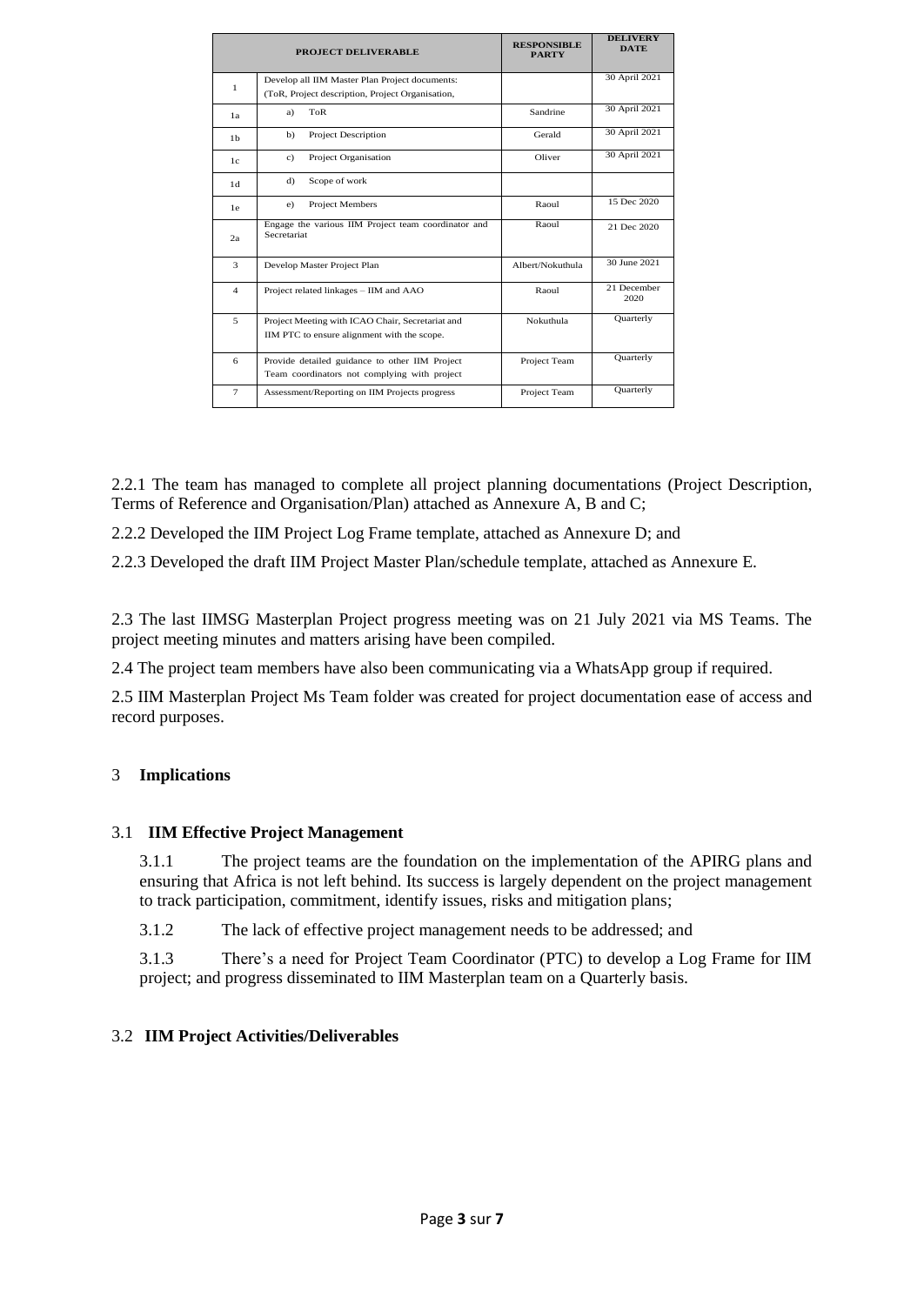3.2.1 The challenge faced by the project is related to the outstanding project activites/deliverables. This delays the team to track and report the IIM Project progress on a quarterly basis.

3.2.2 However, it is encouraging to note that 71% of IIM Project Activities/Deliverables have been submitted by PTC's.

3.2.3 It is requested that AIM 3, COM 2, COM 4 and Surveillance PTC submit the project activites/deliverables.

3.3 To improve on Communication and Coordination, a meeting plan/ program was developed as indicated below:

| No.                     | <b>Milestone</b>                                                             | <b>Start date</b> | <b>End date</b>          | <b>Dependency</b>                               | <b>Responsible</b><br><b>State</b> |
|-------------------------|------------------------------------------------------------------------------|-------------------|--------------------------|-------------------------------------------------|------------------------------------|
| $\mathbf{1}$            | <b>Project Initiation/Kick-off</b>                                           | 16 Nov 2020       | 16 Nov 2020<br>$(100\%)$ | Team members<br>availability                    | Project Team<br>Members            |
| $\boldsymbol{2}$        | <b>Finalise Project Description</b>                                          | 16 Nov 2020       | 30 April<br>2021 (100%)  | Project Team Inputs                             | Gerald Agaba                       |
| $\mathbf{3}$            | <b>Develop Project Terms of</b><br>Reference                                 | 16 Nov 2020       | 30 April<br>2021 (100%)  | Project Team Inputs                             | Gnassou<br>Sandrine                |
| $\overline{\mathbf{4}}$ | <b>Develop Project Plan</b>                                                  | 16 Nov 2020       | 30 April<br>2021 (100%)  | Project Team Inputs                             | Olivier<br>Ntongmo                 |
| 5                       | <b>Finalise Link between</b><br>projects                                     | 16 Nov 2020       | 30 April<br>2021 (100%)  | Project Team Inputs                             | All                                |
| 6                       | <b>Engage the various IIM</b><br>Project team coordinator<br>and Secretariat | 16 Nov 2020       | 31 Dec 2020<br>$(100\%)$ | Project Team Inputs                             | Secretary                          |
| 7                       | <b>Project progress meeting</b>                                              | 14 Dec 2020       | 14 Dec 2020<br>$(100\%)$ | Project team<br>attendance and<br>participation | All                                |
| 8                       | <b>Project progress meeting</b>                                              | 18 Jan 2021       | 18 Jan 2021<br>$(100\%)$ | Project team<br>attendance and<br>participation | All                                |
| $\boldsymbol{9}$        | <b>Project progress meeting</b>                                              | 12 Apr 2021       | 12 Apr 2021<br>$(100\%)$ | Project team<br>attendance and<br>participation | All                                |
| 10                      | <b>Project progress meeting</b>                                              | 25 May 2021       | 25 May 2021<br>$(100\%)$ | Project team<br>attendance and<br>participation | All                                |
| 11                      | <b>Project progress meeting</b>                                              | 12 Jul 2021       | 12 Jul 2021<br>$(100\%)$ | Project team<br>attendance and<br>participation | All                                |
| 12                      | <b>Develop Master Project</b><br>Plan                                        | 16 Nov 2020       | 31 Jul 2021<br>(71%)     | <b>IIM</b> Project<br>documentation             | PTC/Albert<br>Moloto               |
| 13                      | <b>IIM SG Meeting</b>                                                        | Aug 2021          | Aug 2021                 | Master Project Plan                             | <b>PTC</b>                         |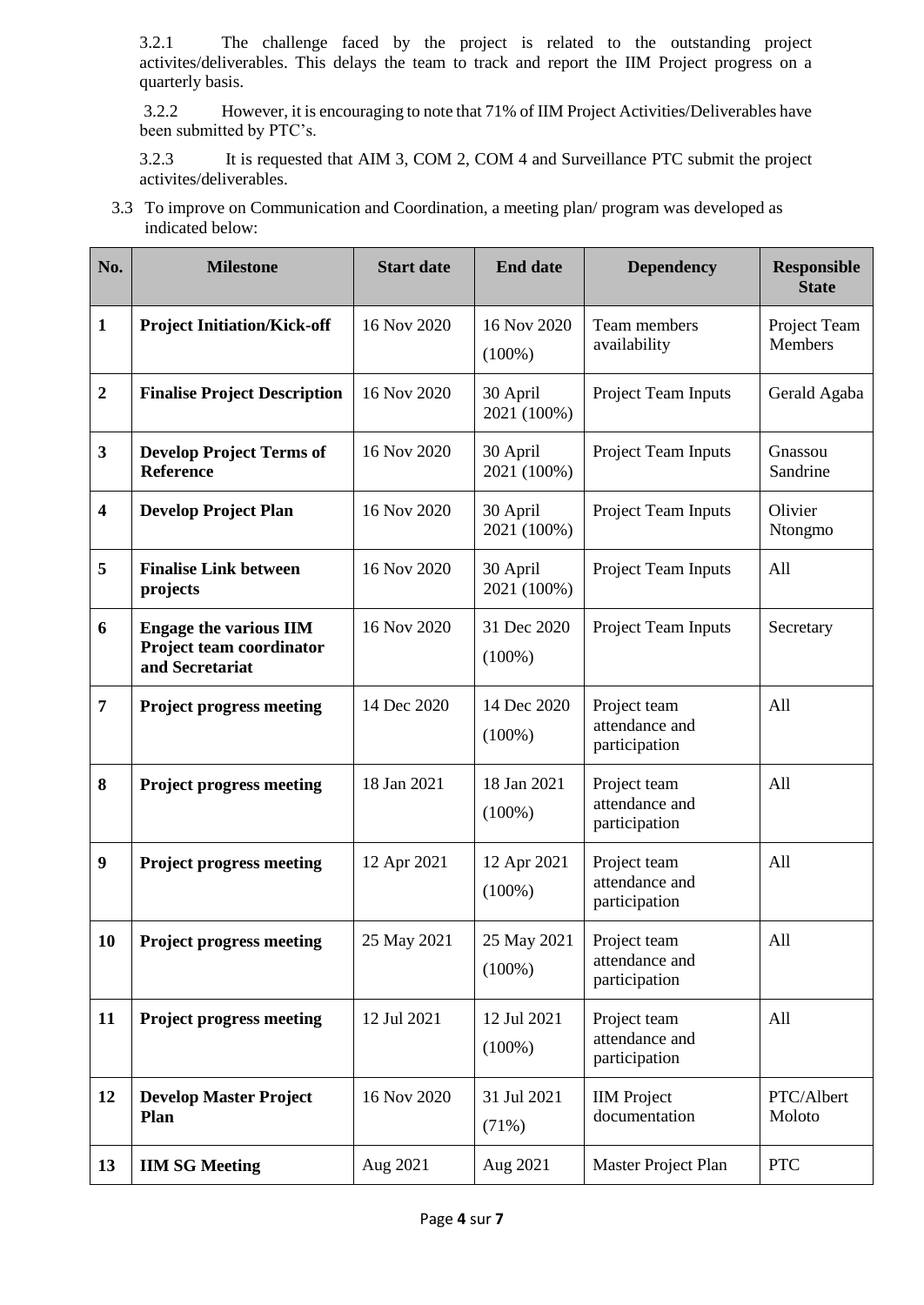| 14 | Project related linkages -<br><b>IIM and AAO</b>                                    | 16 Nov 2020  | 2022                    | <b>IIM</b> Project<br>documentation             | All |
|----|-------------------------------------------------------------------------------------|--------------|-------------------------|-------------------------------------------------|-----|
| 15 | <b>Project Meeting with ICAO</b><br><b>Chair, Secretariat and IIM</b><br><b>PTC</b> | 1 Aug 2021   | Quarterly               | Master Project Plan                             | All |
| 16 | Provide detailed guidance<br>to other IIM Project Team                              | 1 Aug 2021   | Quarterly               | Master Project Plan                             | All |
| 17 | <b>Assessment/Reporting on</b><br><b>IIM Projects progress</b>                      | 1 Aug 2021   | Quarterly               | Master Project Plan                             | All |
| 18 | <b>Project progress meeting</b>                                                     | 13 Sept 2021 | 13 Sept 2021<br>$(0\%)$ | Project team<br>attendance<br>and participation | A11 |
| 19 | <b>Project progress meeting</b>                                                     | 14 Dec 2021  | 14 Dec 2021<br>$(0\%)$  | Project team<br>attendance<br>and participation | A11 |
| 20 | <b>Project progress meeting</b>                                                     | 07 Feb 2022  | 07 Feb 2022<br>$(0\%)$  | Project team<br>attendance<br>and participation | All |
| 20 | Project close out meeting                                                           | 28 Mar 2022  | 28 Mar 2022<br>$(0\%)$  | Project team<br>attendance<br>and participation | All |

3.4 The project deliverables dependencies are listed below with comments: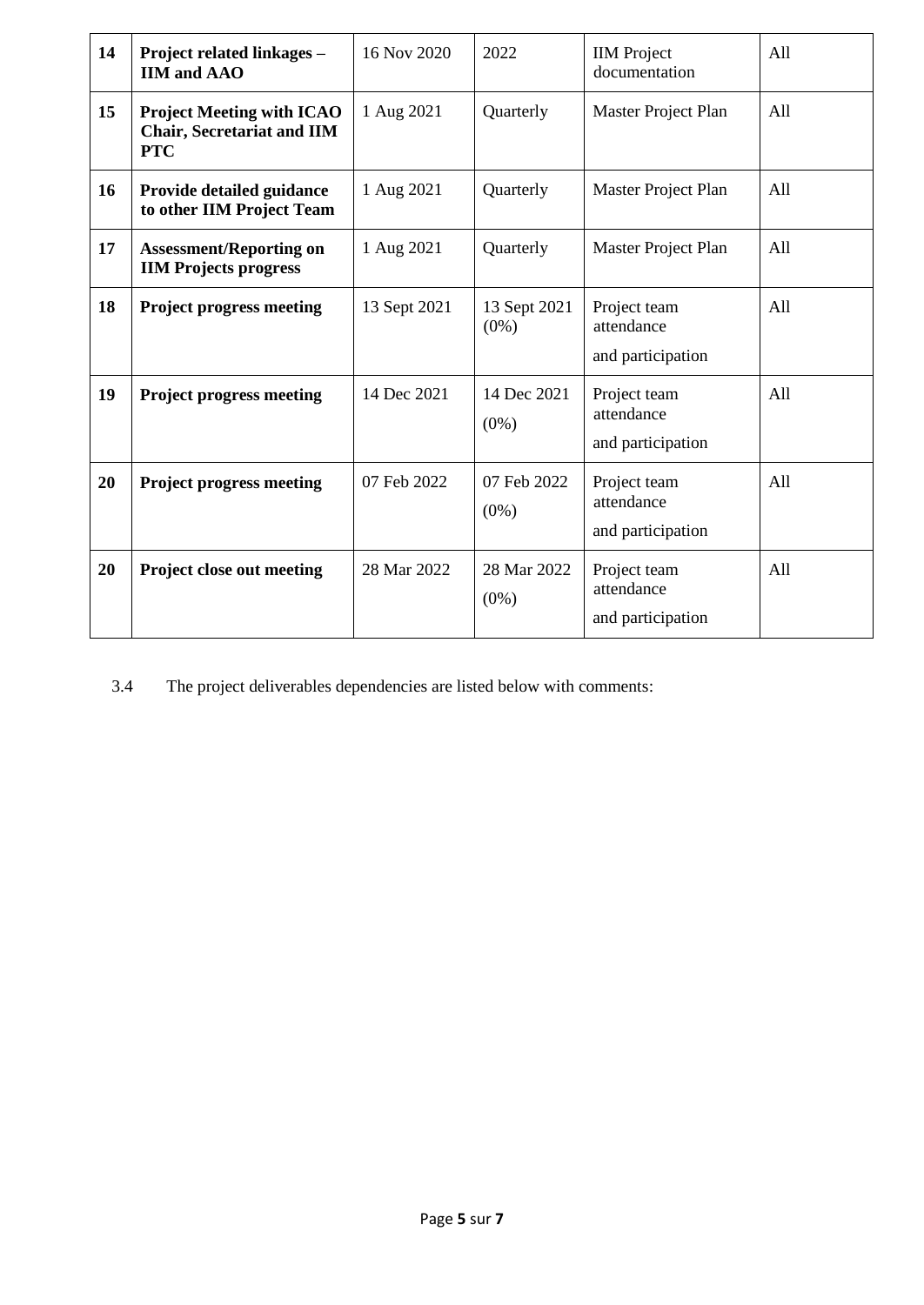| <b>ACTIVITY</b>                                                            | <b>TASKS</b>                                                                                                                                                                                                                | <b>DESCRIPTION/DELIVERABLES</b>                                                        | <b>DEPENDENCY</b>                             |
|----------------------------------------------------------------------------|-----------------------------------------------------------------------------------------------------------------------------------------------------------------------------------------------------------------------------|----------------------------------------------------------------------------------------|-----------------------------------------------|
|                                                                            | 1a) ToR                                                                                                                                                                                                                     | Project ToR document                                                                   | <b>IIM Team Inputs</b>                        |
|                                                                            | 1b) Project<br>Description                                                                                                                                                                                                  | Project Description document                                                           | <b>IIM</b> Team Inputs                        |
| <b>IIM Master Plan</b><br><b>Project documents</b>                         | 1c) Project<br>Organisation                                                                                                                                                                                                 | <b>Project Organisation Document</b><br>(Project Plan)                                 | <b>IIM Team Inputs</b>                        |
|                                                                            | 1d) Scope of work                                                                                                                                                                                                           | Scope of work (Activities captured<br>during 14 Dec 2020 meeting                       | <b>IIM Team Inputs</b>                        |
|                                                                            | 1e) Project Members                                                                                                                                                                                                         | Project team members with contact<br>details                                           | <b>IIM</b> Team Inputs                        |
| <b>Engage the various</b><br>Project<br><b>IIM</b><br>team<br>coordinators | 2a) Engage project<br>team Coords                                                                                                                                                                                           | Engage the various IIM Project team<br>coordinators to obtain project<br>documentation | <b>IIM PTC Response</b><br>with documentation |
| <b>IIM</b> project activities<br>on LogFranme/Excel                        | Develop template                                                                                                                                                                                                            | <b>IIM Projects Masterplan</b>                                                         | <b>IIM</b> Project<br>Activities/Deliverables |
| <b>AAO</b><br><b>Engage</b><br>on<br>related<br>projects<br>linkages       | List the IIM<br>a)<br>projects<br>List the AAO<br>b)<br>projects<br>Analyze the<br>$\mathbf{c}$<br>project linkages<br>provided by<br>each AAO et<br>IIM project<br>Develop a global<br>d)<br>IIM and AAO<br>linkage matrix | AAO project linkages with the IIM<br>SG Projects as captured by AAO SG                 | AAO SG Projects                               |
| <b>Project meeting</b>                                                     | Schedule meeting<br>with ICAO<br>Secretariat and IIM<br>Chair to ensure<br>alignment with the<br>scope.                                                                                                                     | Project progress report                                                                | <b>IIM PTC</b> active<br>participation        |
| <b>Assist other Project</b><br><b>Team coordinators</b>                    | Provide detailed<br>guidance to other<br><b>IIM</b> Project Team<br>coordinators not<br>complying with<br>project                                                                                                           | Quarterly IIM SG Project status<br>report                                              | <b>IIM PTC</b> requests                       |
| <b>Assessment/Reporting</b>                                                | Populate, Tracking<br>and Reporting                                                                                                                                                                                         | Quarterly IIM SG Project status<br>report                                              | <b>IIM</b> Project<br>Activities/Deliverables |